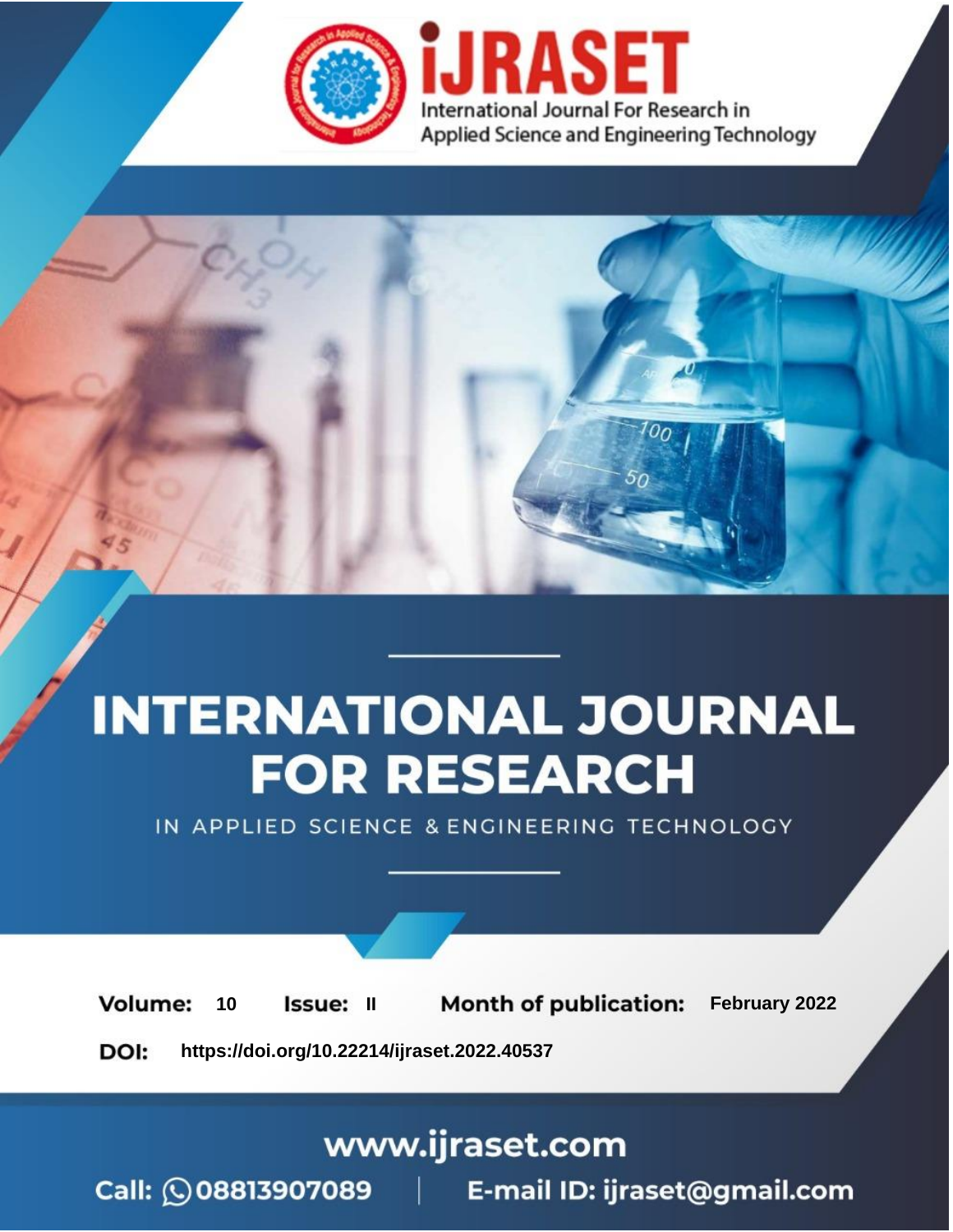

### **Strength Evaluation and Durability on Addition of Nanosilica in M30 Grade Concrete**

Bangaru Sai Srinivas<sup>1</sup>, K.V.V. Rama Raju<sup>2</sup>

*<sup>1</sup>M. Tech (Structural Engineering), Department of Civil Engineering, Kakinada Institute of Technology And Science. Divili <sup>2</sup>ASST.PROFF & HOD, Department of Civil Engineering, Kakinada Institute of Technology And Science. Divili*

*Abstract: Nano technology plays a very vital role in all the areas of research. The incorporation of nano materials in concrete offers many advantages and improves the workability, the strength and durability properties of concrete. In this study an attempt has been made to carry out an experimental investigation on concrete in which cement was replaced with nano sized cement. Nano-silica has a unique advantage in the potential pozzolanic-reaction with cement hydration products over other nanoparticles. Addition of Nano-silica is known to redefine pore size and distribution which would alter the durability of the concrete. Ordinary Portland cement of 53 grade was ground in a ball grinding mill to produce nano cement. . Nano technology is an emerging field of interest for civil engineering utility. A few of the nano substances presently used in concrete, nano-silica very own greater pozzolanic nature. It has the functionality to react with the unfastened lime inside the route of the cement hydration and bureaucracy extra C-S-H gel giving strength, impermeability and durability to concrete. Present paper investigates the effects of addition of nano silica in normal strength of concrete.*

*The present research deals with Partial alternative cement through nano silica powder as partial replacements in concrete at associate with various materials like OPC53 grade cement, fine aggregate, coarse aggregate to check their suitability for making concrete. The mix proportions of concrete were modified as micro silica (5%, 7.5%, 10%, 15%) and nano silica (1%, 1.5%, 2%, 2.5%) as partial replacement of cement. The cubes were cast by replacing Specimens were cast as per mix design and the tests are conducted after proper curing, the tests are compressive strength of cubes (150mm x 150mm x 150mm) and split tensile strength of cylinders (150mm x 300mm). The results had been compared with the outcomes of concrete specimens with 0% of nano silica.*

*Keywords: M30 grade, nano silica, Nano technology,pozzolanic-reaction*

#### **I. INTRODUCTION**

#### *A. General*

Concrete is one of the prime materials for structures and it is widely used for various applications all over the world. Aggregates and cement play a major role in concrete. In India there is a great shortage of natural aggregates. Production of cement liberates same amount of carbon dioxide which is the great cause of ozone depletion. This effect creates a question on the sustainability of concrete. In order to make concrete a sustainable material, suitable engineering approaches can be done.

Apart from this waste generation has increased considerably and find no way for disposal. In order to overcome this, industrial and agro- waste materials can be used as alternate building materials. In this present study I made an attempt by utilizing industrial waste such as silica fume (micro silica) and nanosilica as suitable substitutes in concrete.

#### *B. Advantages Of Using Silica Fume*

- *1)* High early compressive strength
- *2)* High tensile flexural strength and modulus of elasticity
- *3)* Very low permeability to chloride and water intrusion
- *4)* Enhanced durability
- *5)* Increased toughness
- *6)* Increased abrasion resistance on decks, floors, overlays and marine structures
- *7)* Superior resistance to chemical attack from chlorides, acids, nitrates and sulfates and life-cycle cost efficiencies
- *8)* Higher bond strength
- *9)* High electrical resistivity and low permeability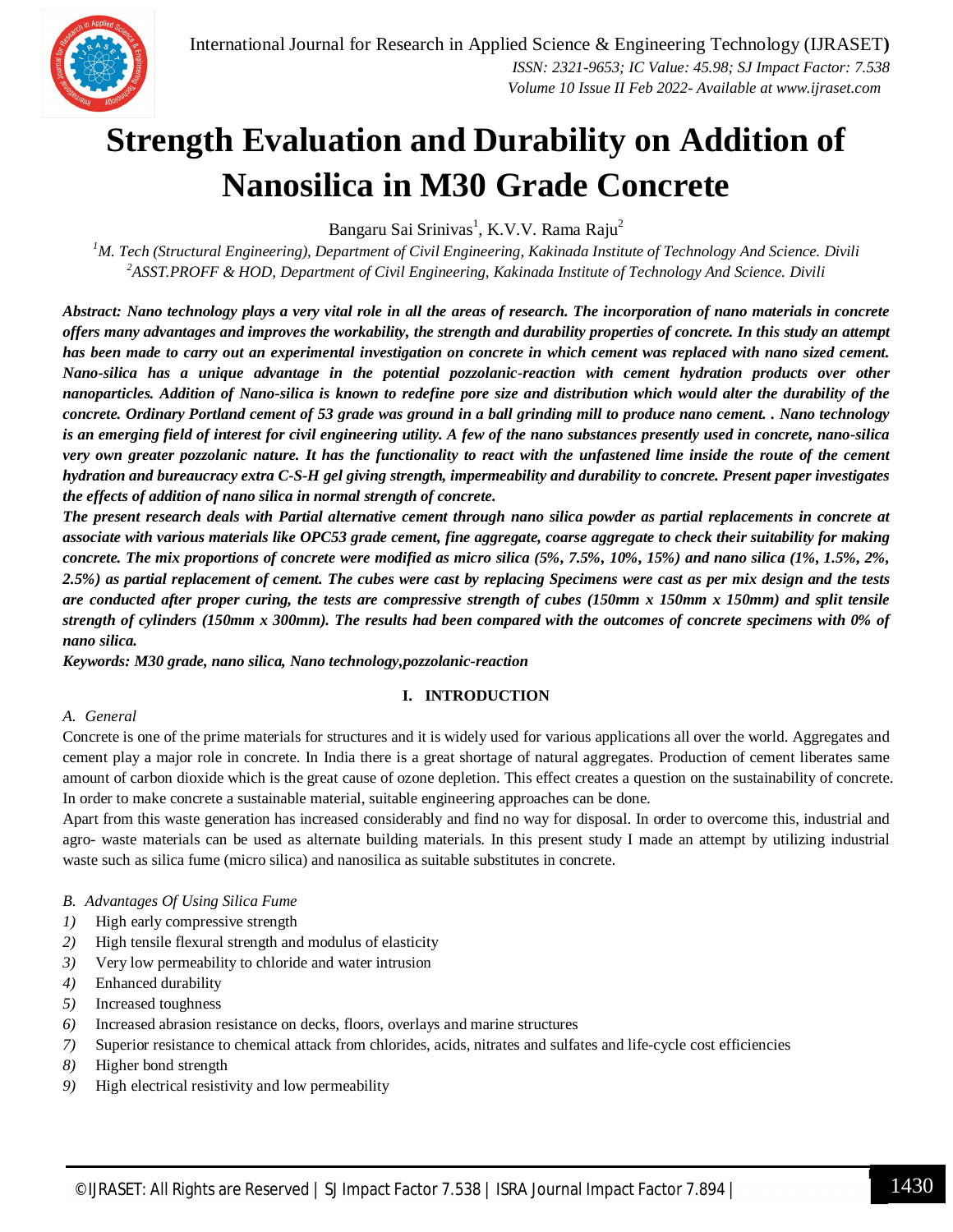

International Journal for Research in Applied Science & Engineering Technology (IJRASET**)**  *ISSN: 2321-9653; IC Value: 45.98; SJ Impact Factor: 7.538*

 *Volume 10 Issue II Feb 2022- Available at www.ijraset.com*

#### *C. Advantages of Nano Silica*

- *1)* Nanosilica as a partial substitute of cement increases density and improves performance of concrete. Modulus of elasticity of nano- silica material concrete may reach about 2 times of the normal concrete modulus of elasticity.
- *2)* The maximum compressive strength of nanosilica concrete at age of 28 days (10% nanosilica composition) reached 115 MPa
- *3)* Concrete with nanosilica ingredient increases the strain and ductility of the concrete.
- *4)* Nanosilica concrete is denser than concrete without nanosilica.

#### **II. LITERATURE REVIEW**

The usage of industrial by-products especially industrial by-products in making of concrete is an important study of worldwide interest. Many researchers have investigated the possible use of micro silica and nano silica as a partial replacement of cement. For this study, some of the important literatures were reviewed and presented briefly

- *A. Reviews on Literature*
- *1) Ping Duan, Chunjie Yan , Wei Zhou (2016)* has done a study on "Compressive strength and microstructure of fly ash based geopolymer blended with silica fume under thermal cycle". This paper states that silica fume plays an important role in the compressive strength even though it increases only by 6.7% when 10% silica fume is added compared to reference sample. It can be observed that geopolymer SF30 containing 30% silica fume coupled with 70% fly ash exhibits the highest compressive strength.
- *2) A.Ranjani1, K.Keerthana2, N.K.Amudhavalli (2016)* reported a "Study on effect of micro silica and nano silica in polyester fibre reinforced concrete". This study is mainly concentrated on the mechanical characteristics of FRC with partial replacement of cement by micro silica (2%, 4%, 6%, 8 % and 10%) and nano silica (0.5%, 1.5%, 1%, 2 %, and 2.5%).
- *3) Saber Fallah, Mahdi Nematzadeh (2016)* studied the "Mechanical properties and durability of high-strength concrete containing macro-polymeric and polypropylene fibers with nano-silica and silica fume" Nano-silica and silica fume with the weight percentages of 2and 12%, respectively, exhibit the strongest influence on the compressive strength of high-strength concrete with the associated improvements of 14.0 and 41.1%, respectively. Furthermore, using 3% nano-silica and 10% silica fume with an increase of 16.1 and 28.4%, respectively, demonstrates the highest improvement in the tensile strength.
- *4) Satya Jit Parida (2015)* studied the compressive strength of concrete with silica fume at 7days and 28 days. The addition of silica fume was  $0, 0.3, 0.6 \& 1\%$  for M25 grade of concrete. The compressive strength was maximum at 1% addition of NS In both 7 & 28 days. For 7th day at 1% it was 34.59 MPa & at 28th day it was 39.82 MPa.



**III.METHODOLOGY**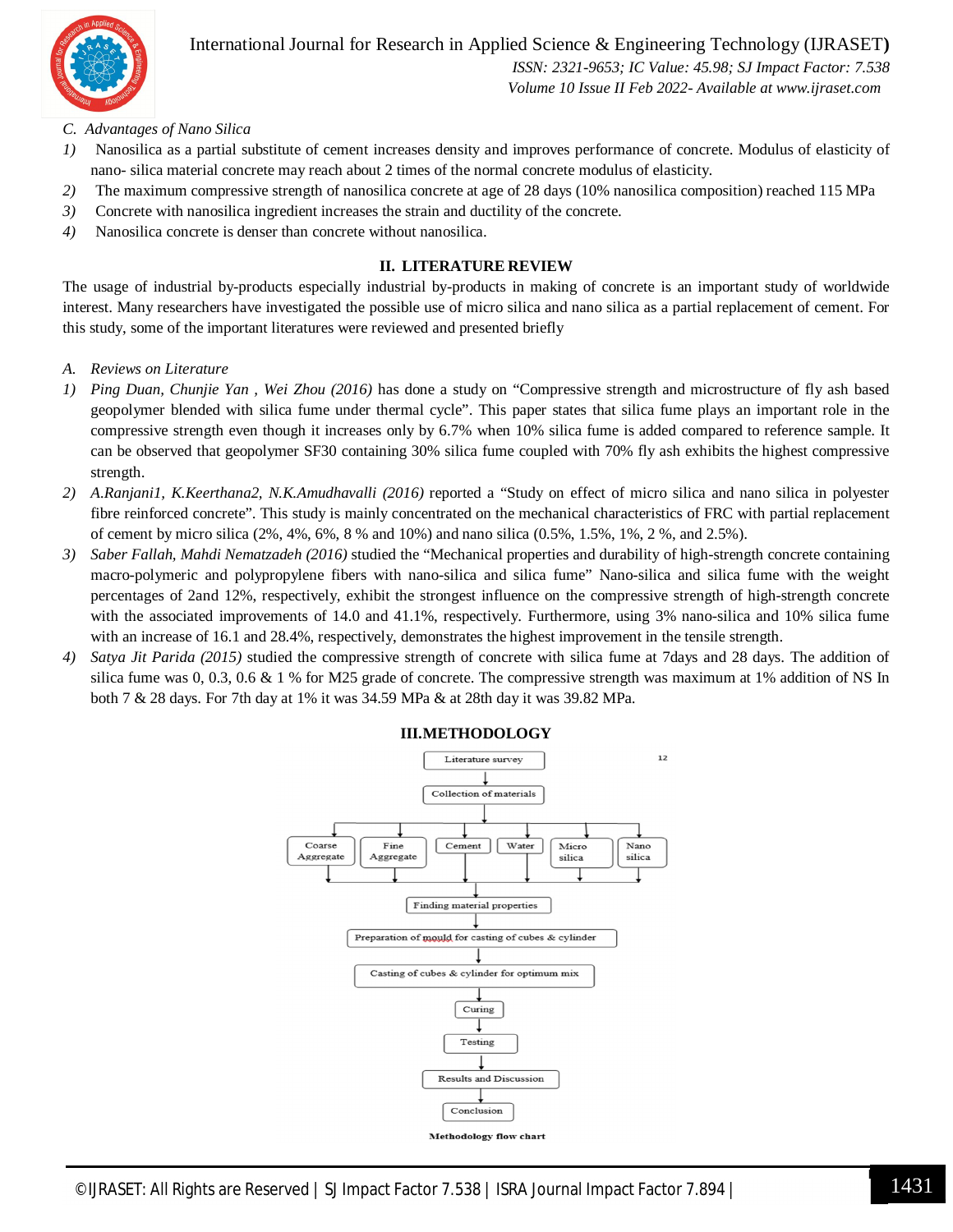

#### **IV.PRELIMINARY TEST**

The empty weight of specific gravity bottle was noted as W1. The specific gravity bottle was filled with kerosene and weight noted as W4. Some of the kerosene was taken out and filled with cement and the weight measured as W3. Weight of bottle with cement as W2 .Table 5.1 shows the specific gravity of cement.

| S.No | Description                         | Trial No.1 | Trial No.2 | Trial No.3 |
|------|-------------------------------------|------------|------------|------------|
|      | Weight of empty bottle (W1) gm      | 68         | 68         | 68         |
|      | Weight of bottle + cement $(W2)$ gm | 178        | 170        | 180        |
| 3    | Weight of bottle + kerosene +       | 240        | 230        | 248        |
|      | cement $(W3)$ gm                    |            |            |            |
|      | Weight of bottle + kerosene $(W4)$  | 168        | 168        | 168        |
|      | Gm                                  |            |            |            |
|      | Specific gravity of cement          | 2.89       | 2.9        | 3.5        |

Specific gravity of cement  $= (W2-W1)/[(W2-W1)-(W3-W4)]$ . Specific gravity of cement  $= 3.15$ 

#### *A. Fine Aggregate*

*1) Sieve Analysis:* The sample was brought to an air-dry condition before weighing and sieving. This was achieved either by drying at room temperature or heating at a temperature of 10000C to 11000C. The air-dry sample 3 kg was taken and sieved successively on the appropriate sieves starting with the largest size sieve as stated in the Table 5.2. Sieving was carried out on a machine not less than 10 minutes required for each test. Table 5.2 shows the sieve analysis of fine aggregate.

| S.No                                  | IS Sieve | Weight Retained | of<br>Percentage | Cumulative           | Cumulative            |
|---------------------------------------|----------|-----------------|------------------|----------------------|-----------------------|
|                                       |          | (g)             | weight Retained  | percentage of Weight | percentage of passing |
|                                       |          |                 |                  | Retained             |                       |
|                                       |          |                 |                  |                      |                       |
|                                       |          |                 |                  |                      |                       |
| $\overline{1}$                        | 4.75     | 40              | 4                | $\overline{4}$       | 96                    |
| 2                                     | 2.36     | 34              | 3.4              | 7.4                  | 92.6                  |
| $\overline{3}$                        | 1.18     | 203             | 20.3             | 27.7                 | 72.3                  |
| $\overline{4}$                        | 0.8      | 366.5           | 36.65            | 64.35                | 35.65                 |
| 5 <sup>5</sup>                        | 0.6      | 247             | 24.7             | 89.05                | 10.95                 |
| 6                                     | 0.3      | 87.5            | 8.75             | 97.8                 | 2.2                   |
| $\overline{7}$                        | 0.18     | 16.5            | 1.65             | 99.45                | 0.55                  |
| 8                                     | Pan      | 5.5             | 0.55             | 100                  | $\Omega$              |
| Total cumulative % of weight retained | 310.25   |                 |                  |                      |                       |

Fineness Modulus of Fine aggregate = Total percentage of cumulative/100 Fineness Modulus of Fine aggregate= 3.10 Fine aggregate conforming to zone II as per IS 383-1970.

*2) Specific gravity:* The pycnometer was dried thoroughly and weighed as W1. Fill two third part of pycnometer with sand and was weighed as W2. The pycnometer was filled with water up to the top without removing the sand. Then it was shaken well and stirred thoroughly with the glass rod to remove the entrapped air. After the air was removed, the pycnometer was completely filled with water up to the mark. Then outside of the pycnometer was dried with a clean cloth and is weighed as W3. The pycnometer was cleaned thoroughly. The pycnometer was completely filled with water up to top. Then outside of the pycnometer was dried with a clean cloth and was weighed as W4. Table 5.3 shows the specific gravity for fine aggregate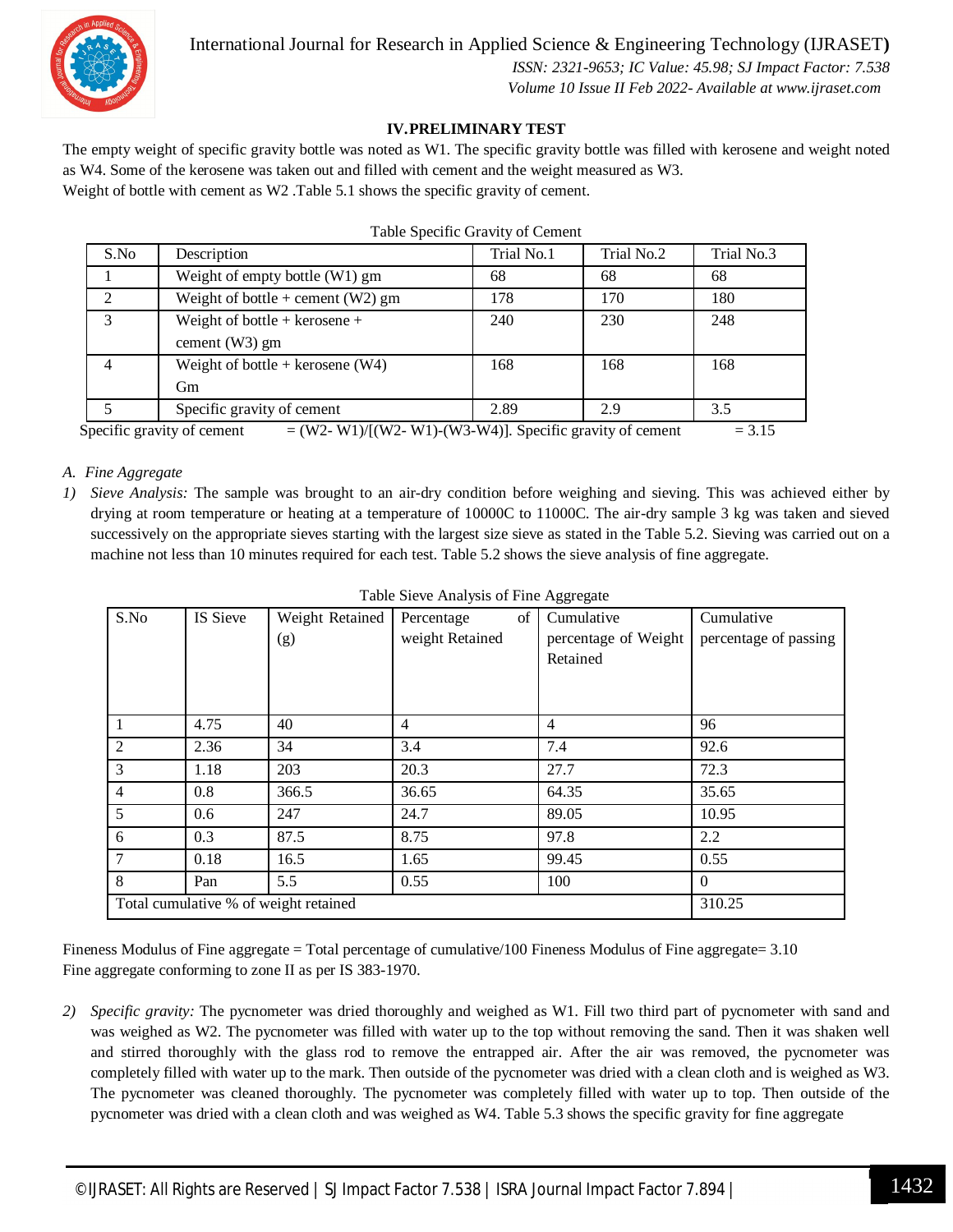

#### International Journal for Research in Applied Science & Engineering Technology (IJRASET**)**

 *ISSN: 2321-9653; IC Value: 45.98; SJ Impact Factor: 7.538 Volume 10 Issue II Feb 2022- Available at www.ijraset.com*

Table Specific Gravity of Fine Aggregate

| S. No. | Observations                    | Trial No 1 | Trial No 2 | Trial No 3 |
|--------|---------------------------------|------------|------------|------------|
|        | Wt of empty container $W1(gm)$  | 620        | 620        | 620        |
|        | Wt of container+sample $W2(gm)$ | 874        | 882        | 862        |
|        | Wt of                           | 1592       | 1602       | 1610       |
|        | $container+sample+waterW3(gm)$  |            |            |            |
|        | Wt of container+waterW4 (gm)    | 1448       | 1448       | 1448       |
|        | Specific Gravity                | 2.3        | 2.43       | 2.42       |

Specific Gravity of Fine Aggregate =  $(W2-W1)/[(W2-W1)-(W3-W4)]$  Specific Gravity of Fine Aggregate = 2.38

#### *3) Water absorption*

Take 1000 g of fine aggregate (W1). The sample was filled with water and kept for 24 hours. After 24 hours immersion, the sample was taken out and dried in air for getting the saturated surface dry condition (SSD). Then, it was weighed (W2). Table shows the observed reading of water absorption of Fine aggregate.

|                | where we are reported to the appropriate |            |            |            |
|----------------|------------------------------------------|------------|------------|------------|
| S. No.         | <b>Observations</b>                      | Trial No 1 | Trial No 2 | Trial No 3 |
|                |                                          |            |            |            |
|                | Weight of sample taken $W1(gm)$          | 1000       | 1000       | 1000       |
|                | Weight of sample in SSD state            |            |            |            |
| $\overline{2}$ | W2(gm)                                   | 1009.8     | 1009       | 1008.2     |
| 3              | Water Absorption                         | 0.98       | 0.9        | 0.82       |

| Table Water Absorption of Fine aggregate |  |  |  |  |  |
|------------------------------------------|--|--|--|--|--|
|------------------------------------------|--|--|--|--|--|

| Water absorption | $= \{ (W1-W2)/W1) \} \times 100$ |
|------------------|----------------------------------|
| Water absorption | $= 0.9\%$                        |

#### *B. Coarse Aggregate*

*1) Sieve Analysis*: The sieve analysis procedure was similar to that of Fine aggregate. In this test, 2kg of sample was taken. Table shows the observed reading of sieve analysis test on coarse aggregate.

|            | Tuble Sieve Thin yous of Course H&&I extile      |            |            |                      |  |  |  |
|------------|--------------------------------------------------|------------|------------|----------------------|--|--|--|
| Sieve size | Weight                                           | Percentage | Percentage | Cumulative           |  |  |  |
| (mm)       | retained                                         | of Weight  | Weight of  | percentage of weight |  |  |  |
|            | (gm)                                             | retained   | passing    | Retained             |  |  |  |
|            |                                                  |            |            |                      |  |  |  |
|            |                                                  |            |            |                      |  |  |  |
|            |                                                  |            |            |                      |  |  |  |
| 40         | $^{(1)}$                                         | 0          | $\Omega$   | 200                  |  |  |  |
| 20         | 1032.5                                           | 103.25     | 103.25     | 96.75                |  |  |  |
| 12.5       | 895                                              | 89.5       | 192.75     | 7.25                 |  |  |  |
| 10         | 51.5                                             | 5.15       | 197.9      | 2.1                  |  |  |  |
| 4.75       | 21                                               | 2.1        | 200        | $\theta$             |  |  |  |
|            | Total Cumulative percentage of weighted retained |            |            | 306.1                |  |  |  |

*Table Sieve Analysis of Coarse Aggregate*

Fineness Modulus of coarse aggregate  $= 3.06$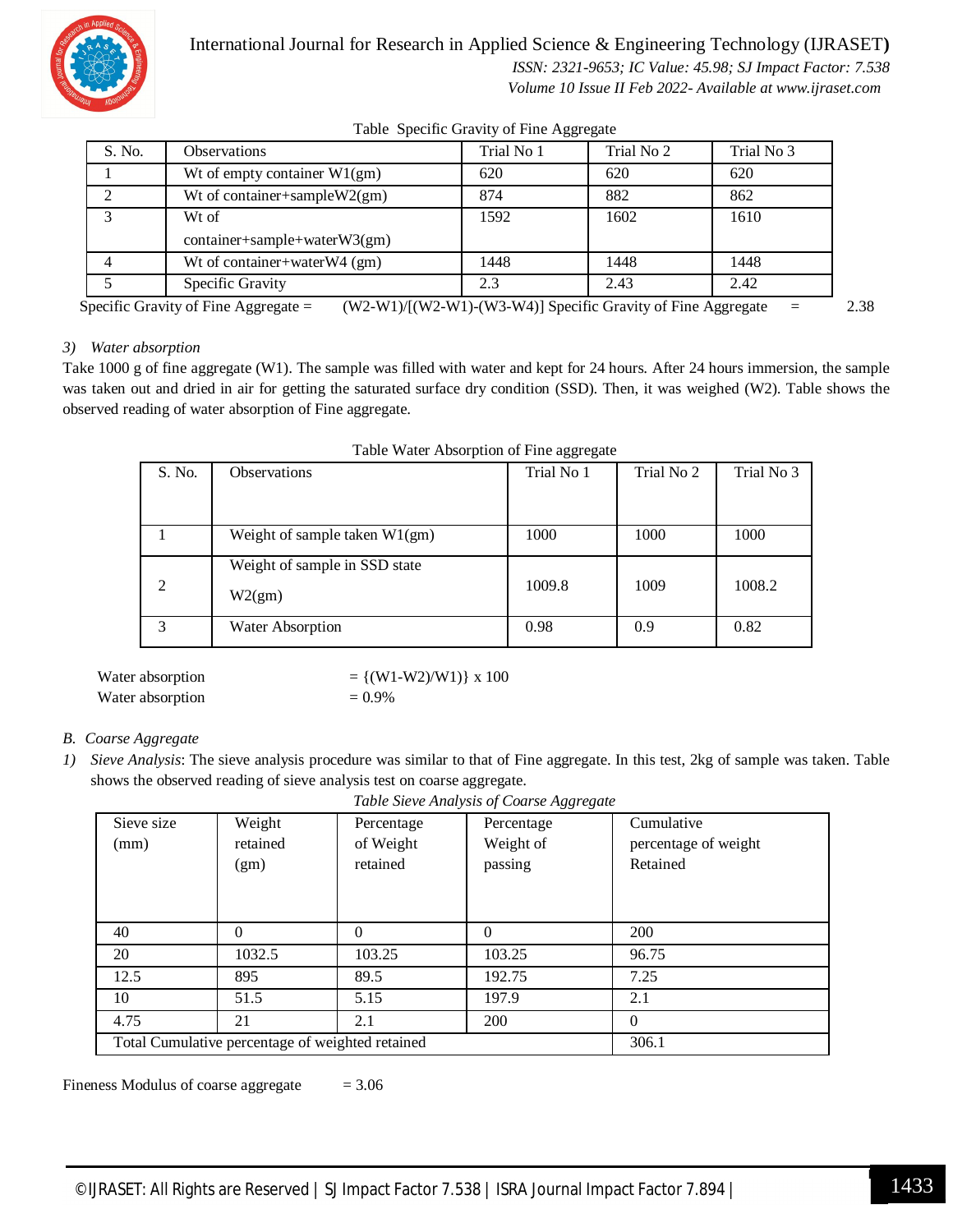

*2) Specific Gravity:* The test procedure was same as that of specific gravity of fine aggregate. The Table 5.6 shows the observed reading of specific gravity test on coarse aggregate.

| S. No | <b>Observations</b>                | Trial No 1 | Trail No 2 | Trail No 3 |
|-------|------------------------------------|------------|------------|------------|
|       | Weight of empty container W1 (gm)  | 458        | 458        | 458        |
| ◠     | Weight<br>container +sample<br>of  | 938        | 937        | 1940       |
|       | W2(gm)                             |            |            |            |
|       | Weight of container $+$ sample $+$ | 1570       | 1561       | 1570       |
|       | water $W3(gm)$                     |            |            |            |
|       | Weight of container + water W4     | 1260       | 1260       | 1260       |
|       | (gm)                               |            |            |            |
|       | Specific Gravity                   | 2.85       | 2.81       | 2.91       |

|  |  | Table Specific Gravity Test of Coarse Aggregate |
|--|--|-------------------------------------------------|
|  |  |                                                 |

Specific Gravity of Coarse Aggregate  $= (W2-W1)/[(W2-W1)-(W3-W4)]$ Specific Gravity of Coarse Aggregate  $= 2.85$ 

*3) Water Absorption:* The test procedure was same as that of water absorption of Fine aggregate. The following observation shows the water absorption test for coarse aggregate. Table 5.7 shows the observed reading of water absorption on Coarse aggregate.

Table Water Absorption of Coarse aggregate

| S. No. | <b>Observations</b>                    | Trial No 1 | Trial No 2 | Trial No 3 |
|--------|----------------------------------------|------------|------------|------------|
|        | Weight of sample taken $W1(gm)$        | 1000       | 1000       | 1000       |
|        | Weight of sample in SSD state $W2(gm)$ | 1002.5     | 1003.15    | 1001.67    |
|        | Water Absorption                       | 0.23       | 0.315      | 0.17       |

Water absorption of coarse aggregate  $= \{ (W2-W1/W1) \} \times 100$ Water absorption of coarse aggregate  $= 0.3\%$ 

*4) Impact test on Coarse Aggregate:* The test sample consists of aggregate sized 10.0mm and 12.5mm. the aggregates passing through 12.5mm sieve and retained on 10mm sieve comprises the test material. The aggregates are poured to fill about 1/3rd depth of the measuring cylinder. The measuring cup is placed in position on the base of machine and compacted by giving 25 gentle strokes with tamping rod. Raise the hammer until its lower face is 380mm above the surface of aggregates sample in the cup and allow to fall freely on the aggregate sample. the crushed aggregate is removed from the cup and sieved through 2.36mm sieve. The fraction passing through the sieve is weighed. The observations on impact values of coarse aggregate is shown in Table.

Table Impact test on Coarse aggregate

| S. No. | <b>Observations</b>                               | Trial No 1 | Trial No 2 |
|--------|---------------------------------------------------|------------|------------|
|        | Weight of sample taken $W1(gm)$                   | 358        | 345        |
|        | Weight of sample passing $2.36$ mm sieve $W2(gm)$ | 83         | 76         |
|        | Water Absorption                                  |            |            |

Aggregate Impact Value (percent) = W2 / W1 X 100 Impact value of coarse aggregate=  $23\%$ 

#### **V. MIX PROPORTIONS**

*A. Mix Proportions for Normal Concrete* Cement  $= 340 \text{ Kg/m3}$ Fine aggregate  $= 640 \text{ Kg/m3}$ Coarse aggregate  $= 1214$  Kg/m3 Water – cement ratio  $= 0.45$ Super plasticizer =  $6.8$  Kg/m3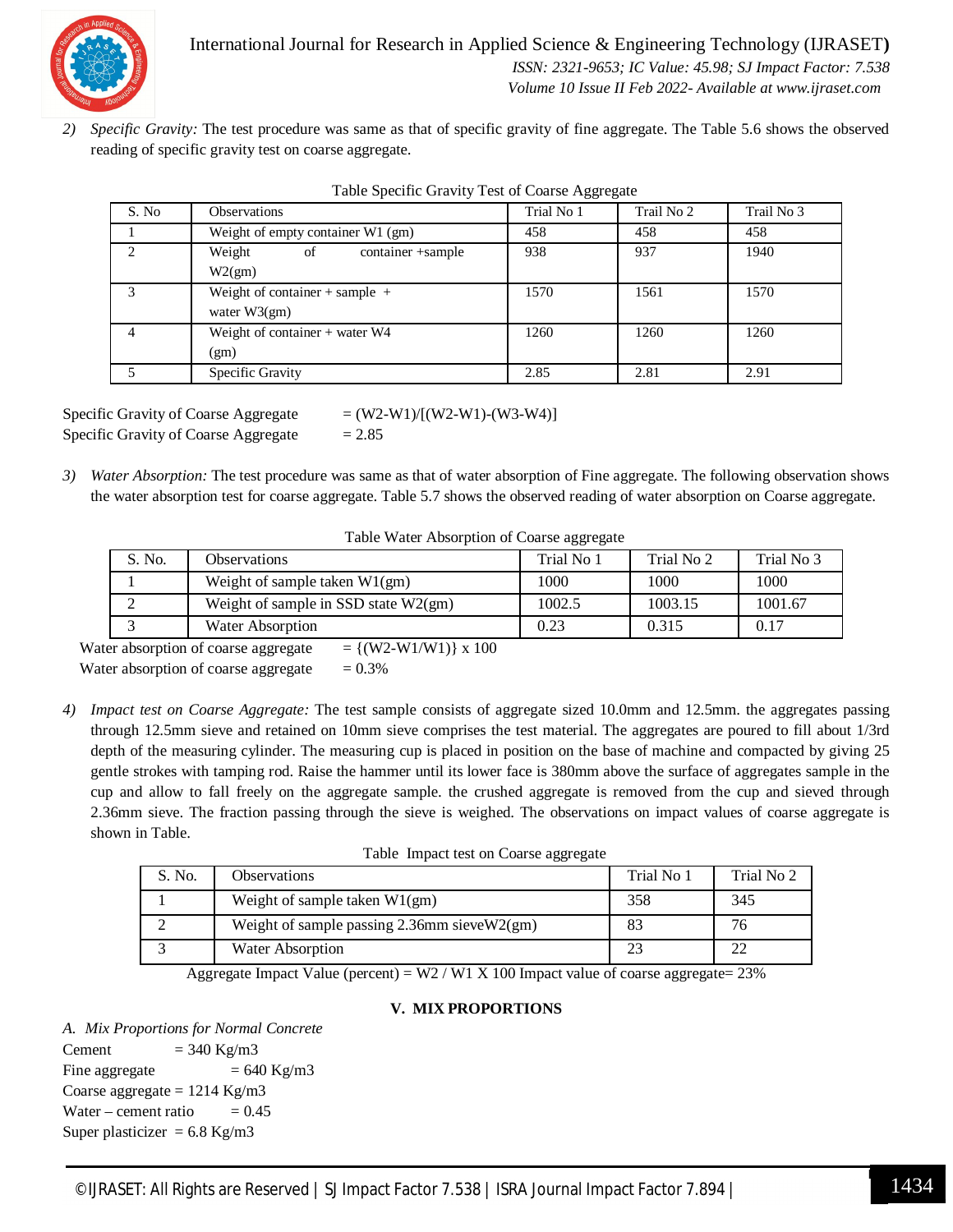

 *ISSN: 2321-9653; IC Value: 45.98; SJ Impact Factor: 7.538 Volume 10 Issue II Feb 2022- Available at www.ijraset.com*

Table Mix Ratio

| Cement | Fine Aggregate | Coarse Aggregate       | Water | Super Plasticizer |
|--------|----------------|------------------------|-------|-------------------|
|        | .88            | $\sim$ $\sim$<br>، ب ب | 0.45  | 0.0068            |

#### **VI.RESULTS AND DISCUSSION**

In this chapter, the results of workability, compressive strength, split tensile strength and flexural strength obtained from the experimental study are given in the form of graph and made discussion also.

#### *A. Workability of Concrete*





Fig shows the variation of slump value of concrete using micro silica and nanosilica. To increase the workability super plasticizer is added upto 2% of cementitious material.

#### *B. Compressive Strength*

Compressive test is the most common test conducted on hardened concrete, partly because it is an easy test to perform, the partly because most of the desirable characteristic properties of concrete are qualitatively related to its compressive strength. The compressive test is carried out on specimens cubical or cylindrical in shape. The cube specimen is of the size 150mm x 150mm x 150mm. The test cube specimens are made as soon as practicable after mixing and such a way as to produce full compaction of the concrete with neither segregation nor excessive laitance.

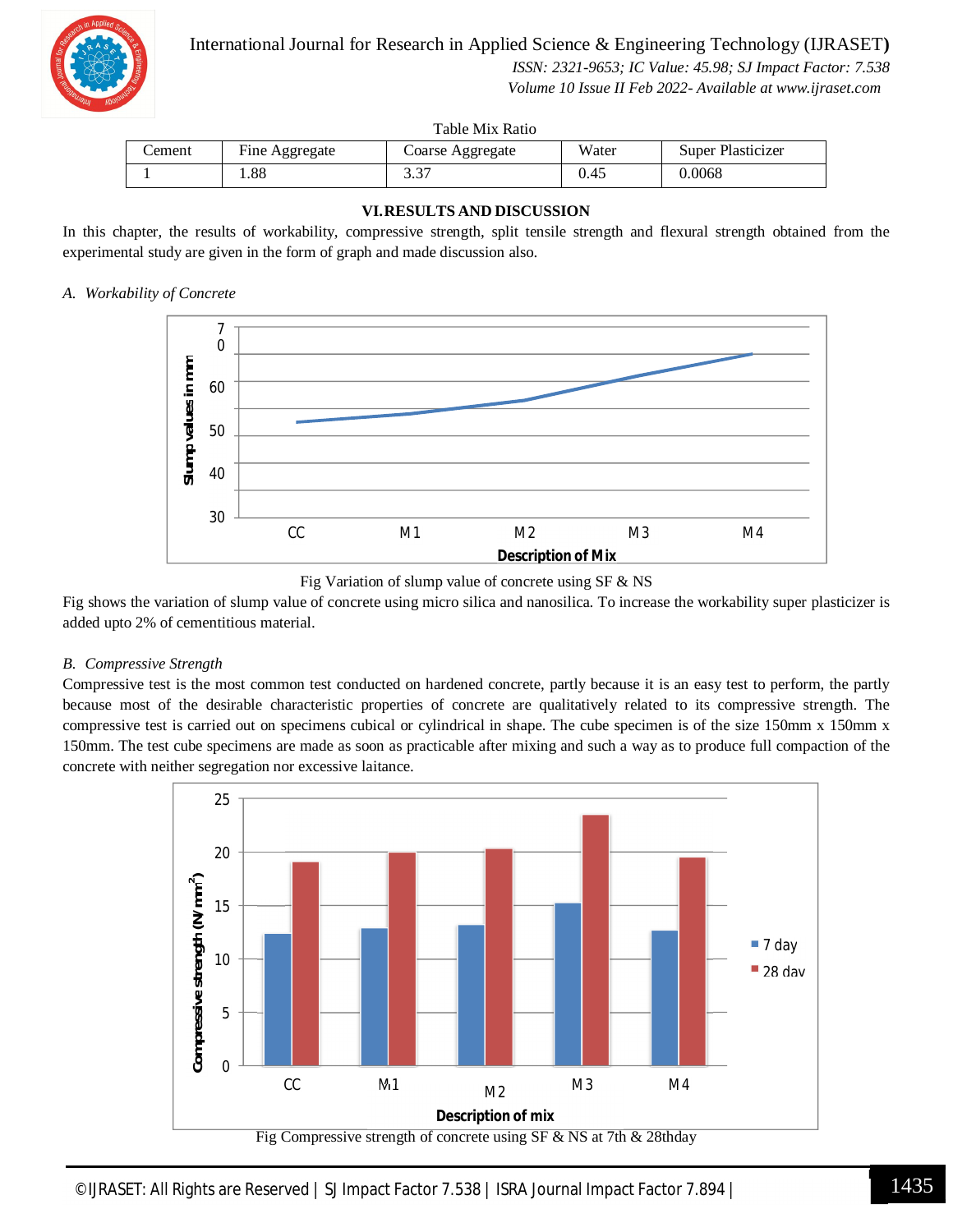

#### International Journal for Research in Applied Science & Engineering Technology (IJRASET**)**  *ISSN: 2321-9653; IC Value: 45.98; SJ Impact Factor: 7.538 Volume 10 Issue II Feb 2022- Available at www.ijraset.com*

Fig shows the compressive strength of concrete using copper slag at 7th and 28th day. The results showed that the compressive strength of concrete is increased in M3 mix (SF 7.5% and NS 1%), beyond that compressive strength was decreases due to increases free water content in the mixes. The excessive free water content in the mixes with silica content causes the bleeding and segregation in concrete. Therefore, it leads reduction in the concrete strength. The highest compressive strength was achieved at 7.5% replacement of cement with micro silica and 1% with nanosilica , which was found about 23.52 N/mm2 which is more than 20% compared to the control mix.

#### *C. Split Tensile Strength*

The tensile strength of concrete is one of the basic and important properties. Splitting tensile strength test on concrete cylinder is a method to determine the tensile strength of concrete. The concrete is very weak in tension due to its brittle nature and is not expected to resist the direct tension. The concrete develops cracks when subjected to tensile forces. Thus, it is necessary to determine the tensile strength of concrete to determine the load at which the concrete members may crack.



Fig Split tensile strength of concrete using SF & NS at 28th day

Fig shows the split tensile strength of concrete using copper slag at  $28<sup>th</sup>$  day. The split tensile strength of concrete showed similar behavior to the compressive strength. The results showed that the split tensile strength is increased upto 8.5% replacement of fine aggregate using silica fume and nanosilica, beyond that the split tensile strength value reduced but it more than the split tensile strength of control mix. The results showed that the replacement of fine aggregate using copper slag in concrete increases the tensile strength of about 46.20 % with that of control mixture.

#### **VII. CONCLUSION**

Test results obtained in this study indicate that up to 1% nano silica and 7.5% micro silica, could be advantageously blended with cement without adversely affecting the strength. However, optimum levels of these materials are  $1 \sim 3\%$  nano silica,  $3 \sim 8\%$  of micro silica in concrete mixes.

Based on experimental results, following conclusion are drawn. It was found that the maximum compressive strength achieved is 23.52 N/mm2 at 7.5% of silica fume and 1% of nanosilica replacement combination. So this strength is greater than the control mix and those achieved for concrete mix name of CM, M1, M2, M3 and M4 is 23 N/mm2,20 N/mm2,20.33 N/mm2,23.52 N/mm2, 19.55 N/mm2 respectively as compare to strength of plain cement concrete for 28 days.

The optimum split tension strength was obtained at 7.5% of silica fume and 1% of nanosilica in the replacement of cement as 2.69 N/mm2 which is much greater than the control mix and those achieved for concrete mix name as CM, M1, M2, M3 and M4 is 1.84 N/mm2, 1.74 N/mm2, 2.26 N/mm2, 2.69 N/mm2, 1.83 N/mm2 respectively as compare to strength of plain cement concrete for 28 days. The excess addition of silica fume and nanosilica reduces workability. However, in some cases it improves the workability. Silica fume inclusion increases the compressive strength of concrete significantly (6-57%). The increase depends upon the replacement level.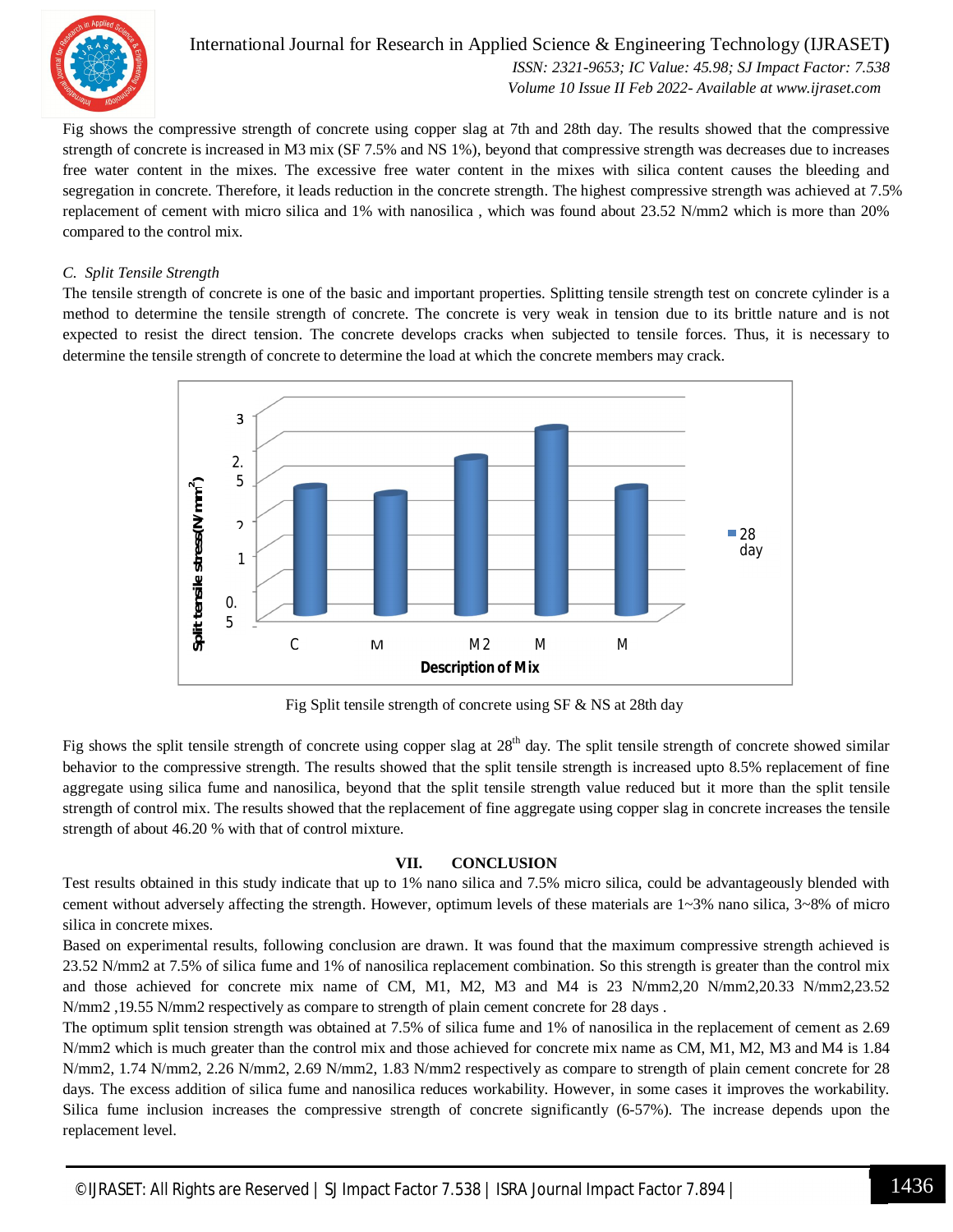

International Journal for Research in Applied Science & Engineering Technology (IJRASET**)**

 *ISSN: 2321-9653; IC Value: 45.98; SJ Impact Factor: 7.538*

 *Volume 10 Issue II Feb 2022- Available at www.ijraset.com*

#### **REFERENCES**

- [1] Sakshi Gupta ( 2013) , Application of Silica Fume and Nanosilica in Cement and Concrete , Journal on Today's Ideas –Tomorrow's Technologies,Vol. 1, No. pp.85–98.
- [2] Ping Duan, Chunjie Yan, Wei Zhou(2017), Compressive strength and microstructure of fly ash based geopolymer blended with silica fume under thermal cycle, 2017 Elsevier Ltd.
- [3] Mostafa Jalal, Alireza Pouladkhan, Omid Fasihi Harandi , Davoud Jafari, Comparative study on effects of Class F fly ash, nano silica and silica fume on properties of high performance self compacting concrete , 2015 Elsevier Ltd.
- [4] Saber Fallah, Mahdi Nematzadeh, Mechanical properties and durability of high- strength concrete containing macro-polymeric and polypropylene fibers with nano- silica and silica fume, 2016 Elsevier Ltd.
- [5] P.Janani, S.Ganeshkumar , M.Harihananth, (2016), Mechanical Properties of Nano Silica Concrete,International Journal of Innovative Research in Science,engineering and Technologyol. 5, Issue 3, March
- [6] Thushara Priyadarshana, Ranjith Dissanayake and Priyan Mendis (2015) ,Effects of Nano Silica, Micro Silica, Fly Ash and Bottom Ash on Compressive Strength of Concrete , Journal of Civil Engineering and Architecture
- [7] Mohamed Amin , Khaled Abu el-hassan,(2015), Effect of using different types of nano materials on mechanical properties of high strength concrete, 2015 Elsevier Ltd.
- [8] Mohammad Balapour , AliAkbar Ramezanianpour , Erfan Hajibandeh (2017), An investigation on mechanical and durability properties of mortars containing nano and micro RHA, 2016 Elsevier Ltd.
- [9] Hongjian Du, Suhuan Du , Xuemei Liu,(2015), Effect of nano-silica on the mechanical and transport properties of lightweight concrete, 2015 Elsevier Ltd.
- [10] Mr. L. Ranjith Kumar, Q. Roger, P. Santhosh, K.Gowtham ,E.D. Jothi Rajan (2016),Durability Study Of Concrete Using Nano-Silica,International Journal of Advanced Research in Civil,Structural,Environmental and Infrastructure Engineering and DevelopingVolume: 2 .
- [11] Vikas Srivastava, Alvin Harison, P. K. Mehta, Atul, Rakesh Kumar (2014) , Effect of Silica Fume in Concrete, International Journal of Innovative Research in Science, Engineering and Technology Volume 3, Special Issue 4.
- [12] H. Eskandaria,, M. Vaghefib, K. Kowsaric Investigation of Mechanical and Durability Properties of Concrete Influenced by Hybrid Nano Silica and Micro Zeolite , 2211-8128 © 2015 Published by Elsevier Ltd.